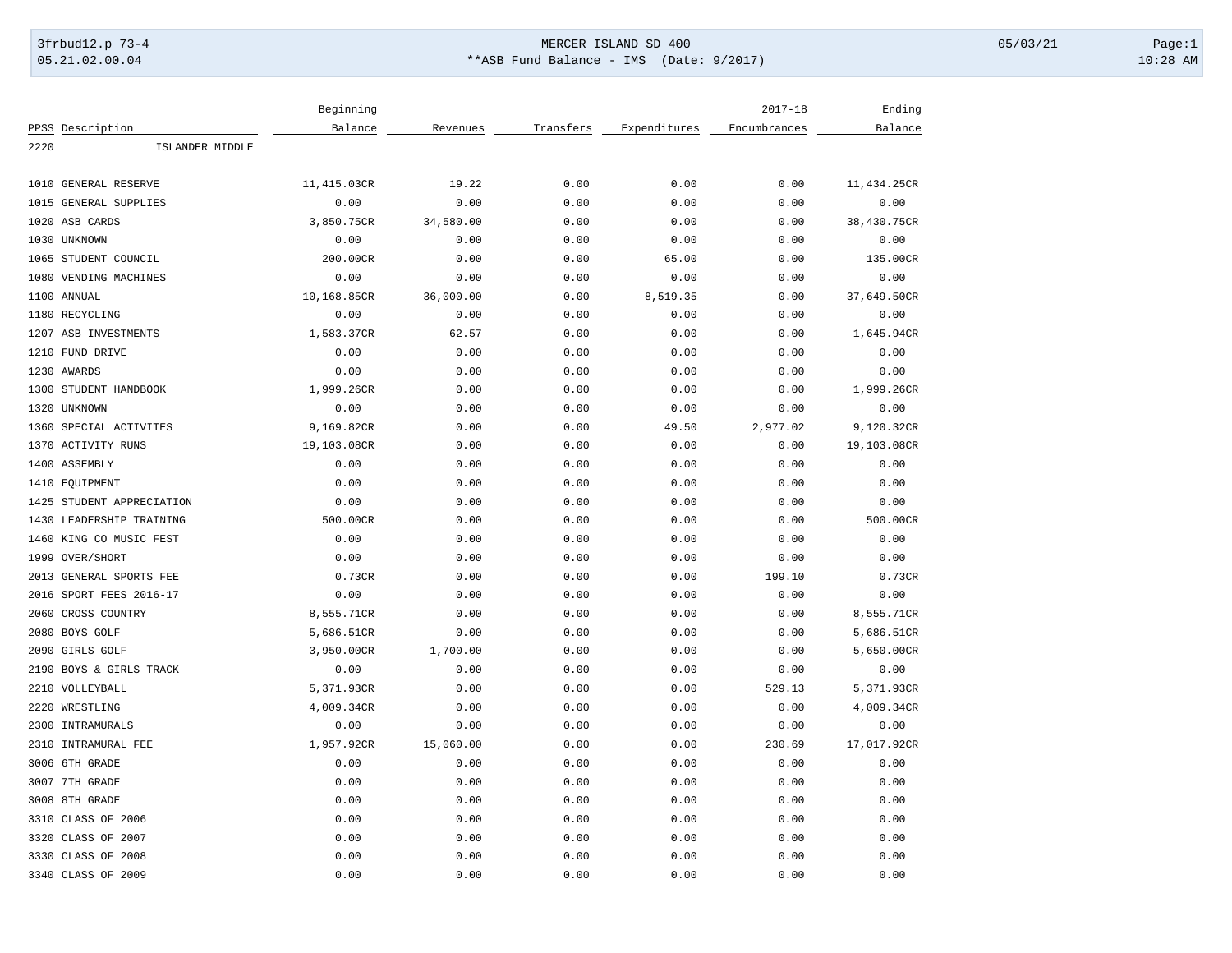## 3frbud12.p 73-4 Page:2 05.21.02.00.04 \*\*ASB Fund Balance - IMS (Date: 9/2017) 10:28 AM

|      |                                    | Beginning    |           |           |              | $2017 - 18$  | Ending       |
|------|------------------------------------|--------------|-----------|-----------|--------------|--------------|--------------|
|      | PPSS Description                   | Balance      | Revenues  | Transfers | Expenditures | Encumbrances | Balance      |
| 2220 | ISLANDER MIDDLE                    |              |           |           |              |              |              |
| 4020 | CHESS CLUB                         | 0.00         | 0.00      | 0.00      | 0.00         | 0.00         | 0.00         |
|      | 4040 UNKNOWN                       | 0.00         | 0.00      | 0.00      | 0.00         | 0.00         | 0.00         |
|      | 4050 BAND OPERATIONS               | 0.37CR       | 799.00    | 0.00      | 2,376.66     | 3,160.00     | 1,577.29     |
|      | 4052 MORNING JAZZ                  | 22,927.49CR  | 1,500.00  | 0.00      | 0.00         | 0.00         | 24,427.49CR  |
|      | 4080 CHOIR                         | 0.00         | 0.00      | 0.00      | 0.00         | 0.00         | 0.00         |
|      | 4105 DANCE CLUB                    | 0.00         | 0.00      | 0.00      | 0.00         | 0.00         | 0.00         |
|      | 4120 DRAMA                         | 0.26CR       | 0.00      | 0.00      | 0.00         | 0.00         | 0.26CR       |
|      | 4195 GLOBAL CITIZENSHIP            | 0.00         | 0.00      | 0.00      | 0.00         | 0.00         | 0.00         |
|      | 4250 MATH CLUB                     | 0.00         | 0.00      | 0.00      | 0.00         | 0.00         | 0.00         |
|      | 4260 ORCHESTRA                     | 0.00         | 0.00      | 0.00      | 0.00         | 0.00         | 0.00         |
|      | 4420 5TH GRADE ACTIVITY            | 0.00         | 0.00      | 0.00      | 0.00         | 0.00         | 0.00         |
|      | 4430 NATURAL HELPERS               | 4,102.80CR   | 0.00      | 0.00      | 0.00         | 0.00         | 4,102.80CR   |
|      | 4540 SCIENCE CLUB                  | 0.00         | 0.00      | 0.00      | 0.00         | 0.00         | 0.00         |
|      | 4545 ROBOTICS CLUB                 | 2,318.47CR   | 0.00      | 0.00      | 860.42       | 0.00         | 1,458.05CR   |
|      | 4710 DESTINATION IMAGINATION       | 0.00         | 0.00      | 0.00      | 0.00         | 0.00         | 0.00         |
|      | 6000 PRIVATE MONEYS                | 0.00         | 0.00      | 0.00      | 0.00         | 0.00         | 0.00         |
|      | 6330 UNKNOWN                       | 0.00         | 0.00      | 0.00      | 0.00         | 0.00         | 0.00         |
|      | 6360 UNKNOWN                       | 0.00         | 0.00      | 0.00      | 0.00         | 0.00         | 0.00         |
|      | 6410 RED CROSS                     | 0.00         | 0.00      | 0.00      | 0.00         | 0.00         | 0.00         |
|      | 6430 UNKNOWN                       | 0.00         | 0.00      | 0.00      | 0.00         | 0.00         | 0.00         |
|      | 6510 UNKNOWN                       | 0.00         | 0.00      | 0.00      | 0.00         | 0.00         | 0.00         |
|      | 6520 SHIFT TO SAFETY               | 0.00         | 0.00      | 0.00      | 0.00         | 0.00         | 0.00         |
|      | 6700 UNKNOWN                       | 0.00         | 0.00      | 0.00      | 0.00         | 0.00         | 0.00         |
|      | 6705 GLOBAL GIVING                 | 0.00         | 0.00      | 0.00      | 0.00         | 0.00         | 0.00         |
|      | 6710 WA CULTURAL EXCHANGE          | 0.00         | 0.00      | 0.00      | 0.00         | 0.00         | 0.00         |
|      | 6720 UNKNOWN                       | 0.00         | 0.00      | 0.00      | 0.00         | 0.00         | 0.00         |
|      | 6780 WORLD OUTSIDE MY SHOES        | 0.00         | 0.00      | 0.00      | 0.00         | 0.00         | 0.00         |
|      | 6785 MIYFS                         | 0.00         | 0.00      | 0.00      | 0.00         | 0.00         | 0.00         |
|      | 6820 MAKE A WISH FOUNDATION        | 0.00         | 0.00      | 0.00      | 0.00         | 0.00         | 0.00         |
|      | 6825 FREE THE CHILDREN             | 0.00         | 0.00      | 0.00      | 0.00         | 0.00         | 0.00         |
|      | *ISLANDER MIDDLE                   | 116,871.69CR | 89,720.79 | 0.00      | 11,870.93    | 7,095.94     | 194,721.55CR |
|      | *Restricted for Fund Purposes      | 116,871.69CR | 89,720.79 | 0.00      | 11,870.93    | 7,095.94     | 194,721.55CR |
|      | ---- *Associated Student Body Fund | 116,871.69CR | 89,720.79 | 0.00      | 11,870.93    | 7,095.94     | 194,721.55CR |